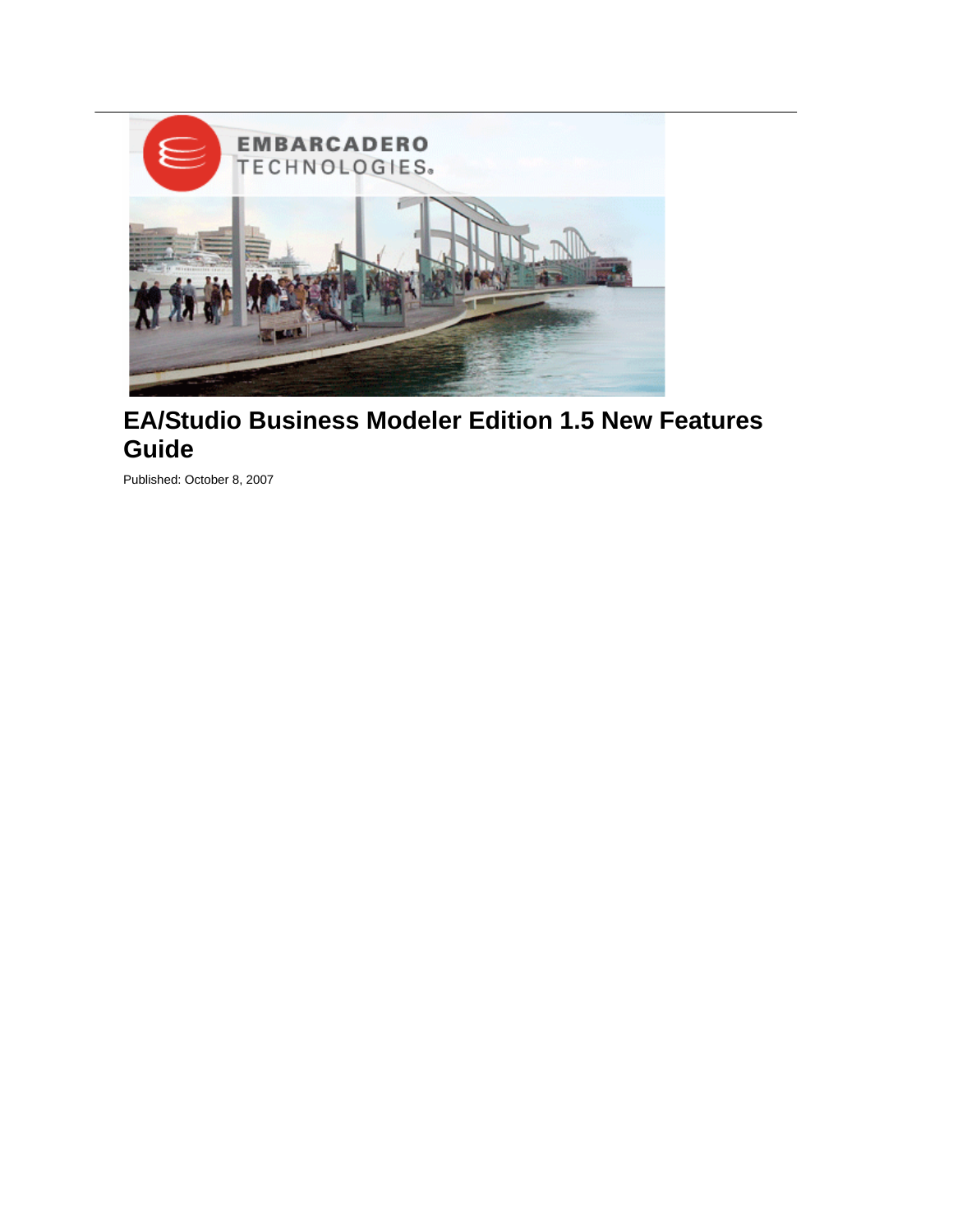Embarcadero Technologies, Inc.

100 California Street, 12th Floor

San Francisco, CA 94111 U.S.A.

This is a preliminary document and may be changed substantially prior to final commercial release of the software described herein.

The information contained in this document represents the current view of Embarcadero Technologies, Inc. on the issues discussed as of the date of publication. Because Embarcadero must respond to changing market conditions, it should not be interpreted to be a commitment on the part of Embarcadero, and Embarcadero cannot guarantee the accuracy of any information presented after the date of publication.

This reviewer's guide is for informational purposes only. EMBARCADERO MAKES NO WARRANTIES, EXPRESS OR IMPLIED, AS TO THE INFORMATION IN THIS DOCUMENT.

Complying with all applicable copyright laws is the responsibility of the user. Without limiting the rights under copyright, no part of this document may be reproduced, stored in or introduced into a retrieval system, or transmitted in any form or by any means (electronic, mechanical, photocopying, recording, or otherwise), or for any purpose, without the express written permission of Embarcadero Technologies, Inc..

Embarcadero may have patents, patent applications, trademarks, copyrights, or other intellectual property rights covering subject matter in this document. Except as expressly provided in any written license agreement from Embarcadero, the furnishing of this document does not give you any license to these patents, trademarks, copyrights, or other intellectual property.

© 2007 Embarcadero Technologies, Inc. All rights reserved.

Embarcadero Technologies, Inc., and all of the company's products are either registered trademarks or trademarks of Embarcadero Technologies, Inc. in the United States and/or other countries.

The names of actual companies and products mentioned herein may be the trademarks of their respective owners.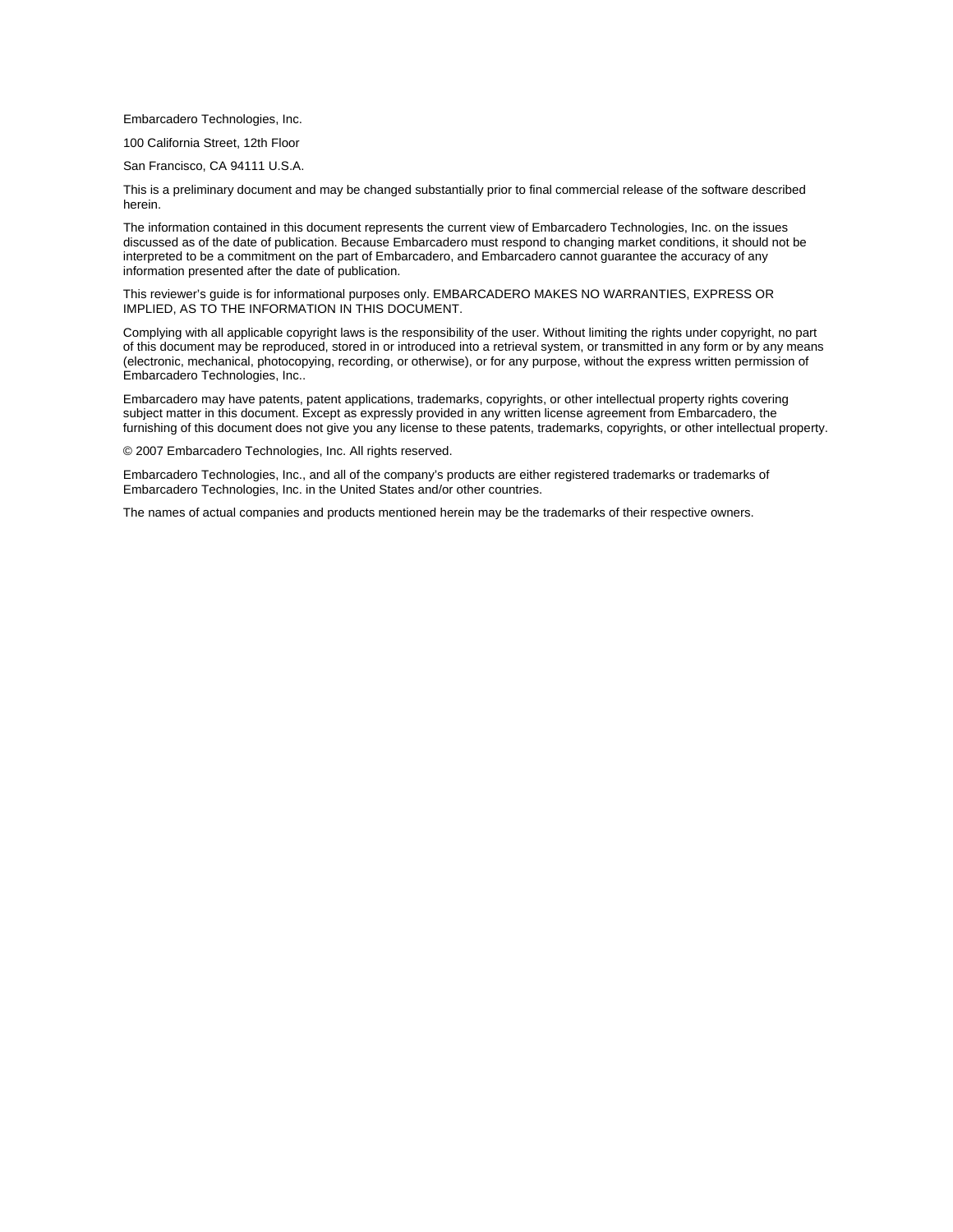# **Contents**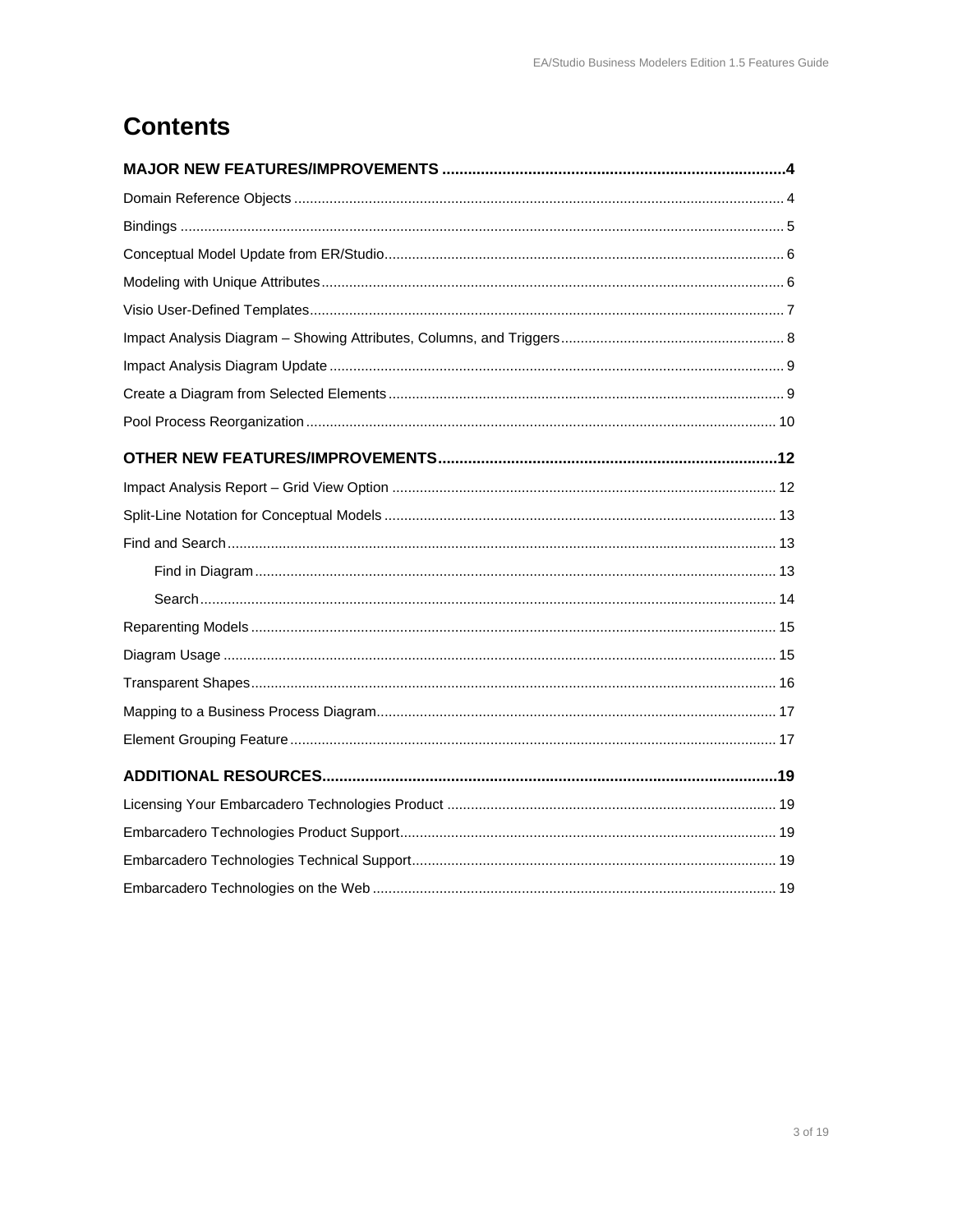## **Major New Features/Improvements**

#### **Domain Reference Objects**

Domains now appear under the Reference Objects node in the Model View. Domains are similar to ER/Studio domains, which are simple attribute templates. Unlike other reference objects, domains appear only in the Model View and cannot be visualized on diagrams. So an icon does not appear in the palette or the toolbar.



Domain properties closely follow ER/Studio and their properties include data type, width (where applicable), scale (where applicable), and optionality. Each of these properties can be enforced on any attribute created based on the domain.

Preferences were added where you can set the default data type, width, scale, and optionality of a domain.

| <b>Preferences</b>                                                                                                                                                                                                                                          |                                                                                                                                    |
|-------------------------------------------------------------------------------------------------------------------------------------------------------------------------------------------------------------------------------------------------------------|------------------------------------------------------------------------------------------------------------------------------------|
| type filter text                                                                                                                                                                                                                                            | <b>Domains</b>                                                                                                                     |
| ⊟- Business Process Modeling<br>l— Pools<br><b>Em Processes</b><br>白 Conceptual Modeling<br><b>Em</b> Bindings<br>户·Default Values<br>— Attributes<br><sup>i…</sup> Business Attributes<br>— Business Elements<br>— Columns<br><b>E</b> Domains<br>Diagrams | Preferences for domain default values.<br>lVarchar<br>Data type:<br>Width:<br>$\Omega$<br>Scale:<br>$\Box$<br>Optionality:<br>None |

A Business Attribute can be created in a Business Entity by dragging the Domain from the Model View to the Business Entity. When this occurs, the Business Attribute is 'bound' to the Domain. When you open the Property View of the Business Attribute you can see the bound condition. In Domain binding options, if Domain properties were enforced (data type, width and scale, and optionality), you can override the Domain properties on each attribute by selecting the appropriate checkbox in the Business Attribute's property view.

In the following scenario, a Business Attribute can be bound to a Domain, as shown in the property view below: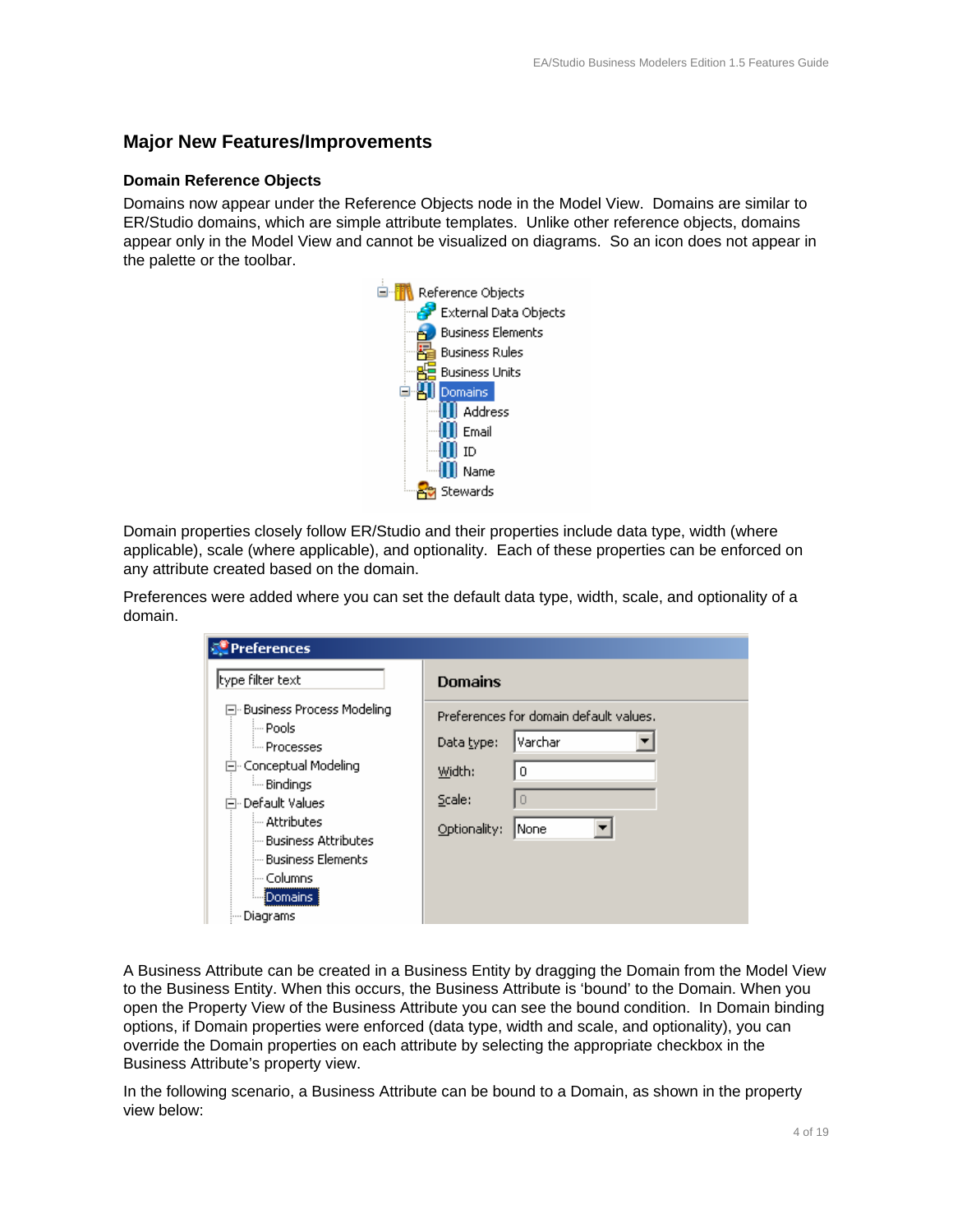| Address X              |                                                                                                                                                                                        |
|------------------------|----------------------------------------------------------------------------------------------------------------------------------------------------------------------------------------|
| п                      | <b>Business Attribute: Address</b>                                                                                                                                                     |
| General                | Name: Address                                                                                                                                                                          |
| <b>Description</b>     | Unique identifier: $\Box$                                                                                                                                                              |
| <b>Notes</b>           | Varchar<br>Data type:                                                                                                                                                                  |
| <b>Bindings</b>        | Width:<br>n                                                                                                                                                                            |
| <b>Links</b>           | Scale:<br>n                                                                                                                                                                            |
| Usage (CRUD)           | Optionality:<br>None                                                                                                                                                                   |
| <b>Impact Analysis</b> |                                                                                                                                                                                        |
| Appearance             |                                                                                                                                                                                        |
|                        |                                                                                                                                                                                        |
|                        | ß<br>Override the following One<br>the domain:<br>Bound business element domain:                                                                                                       |
|                        | □ Data type<br>Domain Two<br>Override the following properties of the business element:                                                                                                |
|                        | $\Box$ Width and scale                                                                                                                                                                 |
|                        | $\Box$ Optionality                                                                                                                                                                     |
|                        | $\Box$ Notes                                                                                                                                                                           |
|                        | $\Box$ Domain/data type                                                                                                                                                                |
|                        | Domain binding options<br>Business element binding options<br>Bound domain: Domain One<br>None<br>Bound business element:<br>None<br>Domain Three<br>$\Box$ Name<br>$\Box$ Description |

#### **Bindings**

The entire bindings function has been reworked for EA/Studio 1.5 to more closely match that of ER/Studio. Business elements and domains can be thought of and used as templates for business attributes. However, in many cases during the modeling process, you may want to temporarily or permanently override specific settings of the template in your business attribute definition. In the past, it was difficult to quickly see where business elements or domains were overridden in the model. Correcting these discrepancies was 'busy work' as each attribute had to be located and fixed. The binding resolution feature solves this problem by showing a summary of any override 'violations' for a business element or domain, and allows you to resolve each violation from one place.

Business Elements enforce naming and common definitions. Domain reference objects, now also available, give you the option to specify a domain which enforces data types. Note: The data type field will still be available for Business Elements if you don't want to use a domain.

By default, a Business Attribute bound to a Business Element or Domain inherits the properties of the parent object. You have the option of overriding the inherited properties on the Business Element or Domain.

On the Property View Bindings tab for the Business Element, the Business Attribute. and the Domain you can:

- View which objects are bound
- View which objects have overridden the standard, and which properties have been overridden
- View violation notices that appear in the Bindings hierarchy. You can choose to resolve any

property violation (i.e., enforce the standards) by clicking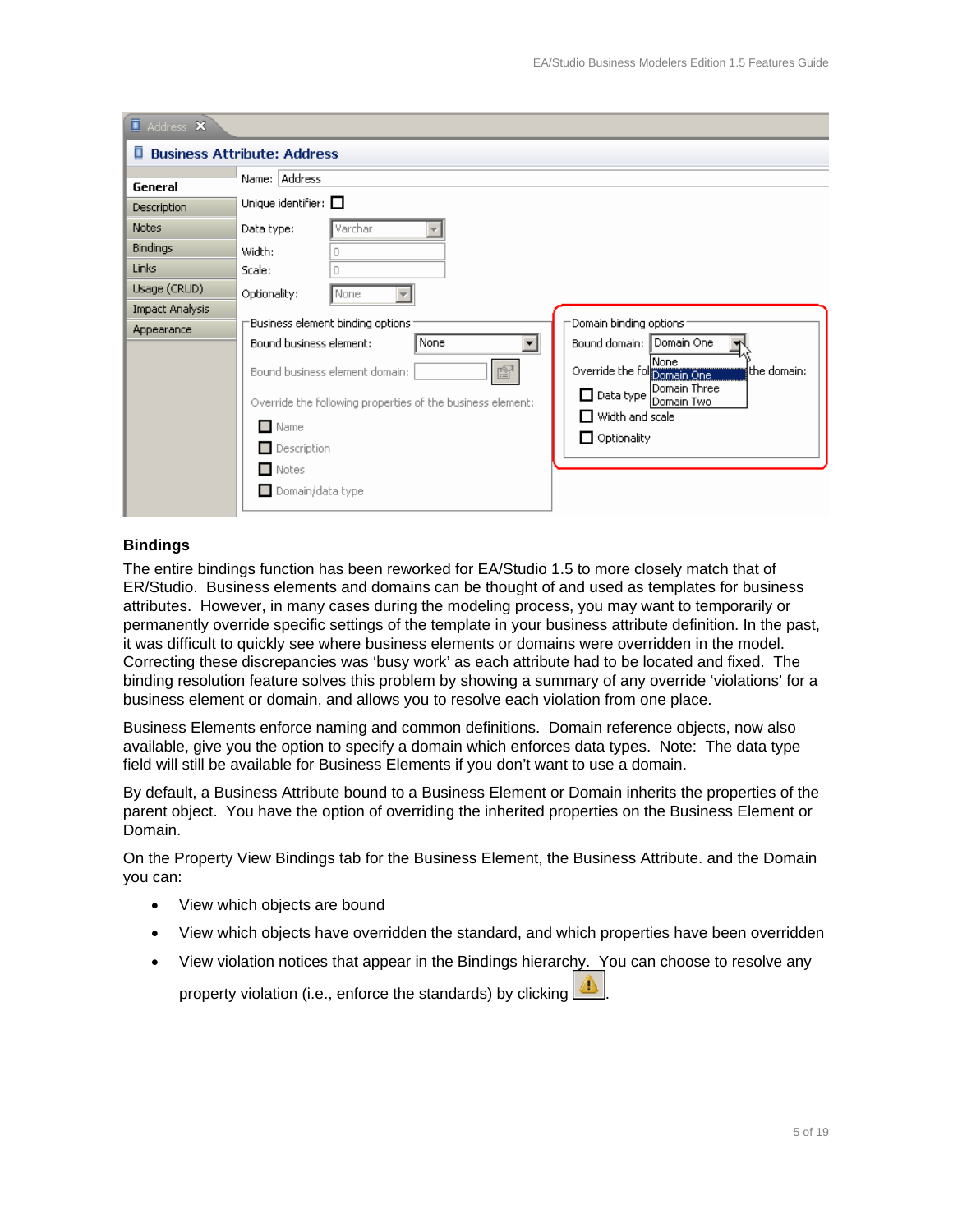| ◻<br>Business Element1 23                                                 |                                                                                                                                                                          |  |  |  |  |  |
|---------------------------------------------------------------------------|--------------------------------------------------------------------------------------------------------------------------------------------------------------------------|--|--|--|--|--|
| <b>Business Attribute: Business Element1</b><br>П                         |                                                                                                                                                                          |  |  |  |  |  |
| General<br>Description<br>Notes                                           | Width: 0<br>Scale: 0<br>Name: Business Element1<br>Optionality: None<br><b>Data type:</b> None<br>Description: <none> Notes: <none></none></none>                        |  |  |  |  |  |
| <b>Bindings</b><br><b>Links</b><br>Usage (CRUD)<br><b>Impact Analysis</b> | $\Box$<br><del>n</del> Bindings<br>Ė.<br><b>Reference Objects</b><br>Ėŀ<br><b>Business Elements</b><br><b>Business Element</b><br>日…<br>Mame Violation: Business Element |  |  |  |  |  |
| Appearance                                                                | $E =$                                                                                                                                                                    |  |  |  |  |  |

#### **Conceptual Model Update from ER/Studio**

Often you may want to import an ER/Studio diagram model into EA/Studio model, and then update the EA model at a later time with changes made in the ER model. In previous releases of EA/Studio, element matching and synchronization was done by name. However, when you choose to rename elements there was no way to keep existing element synchronized. In this release, matching is now performed on a unique identifier associated with the element. Therefore, you can rename elements, and the ER/Studio-EA/Studio elements remain synchronized.

#### **Modeling with Unique Attributes**

When building conceptual models, you now have a way to mark attributes in an entity as a primary identifier, which is similar to a primary key identifier in a physical model. EA/Studio uses the CASE notation, which is a "#" symbol before the attribute name.



To set a unique identifier on an attribute, you can either use the attributes diagram shortcut menu or the property view: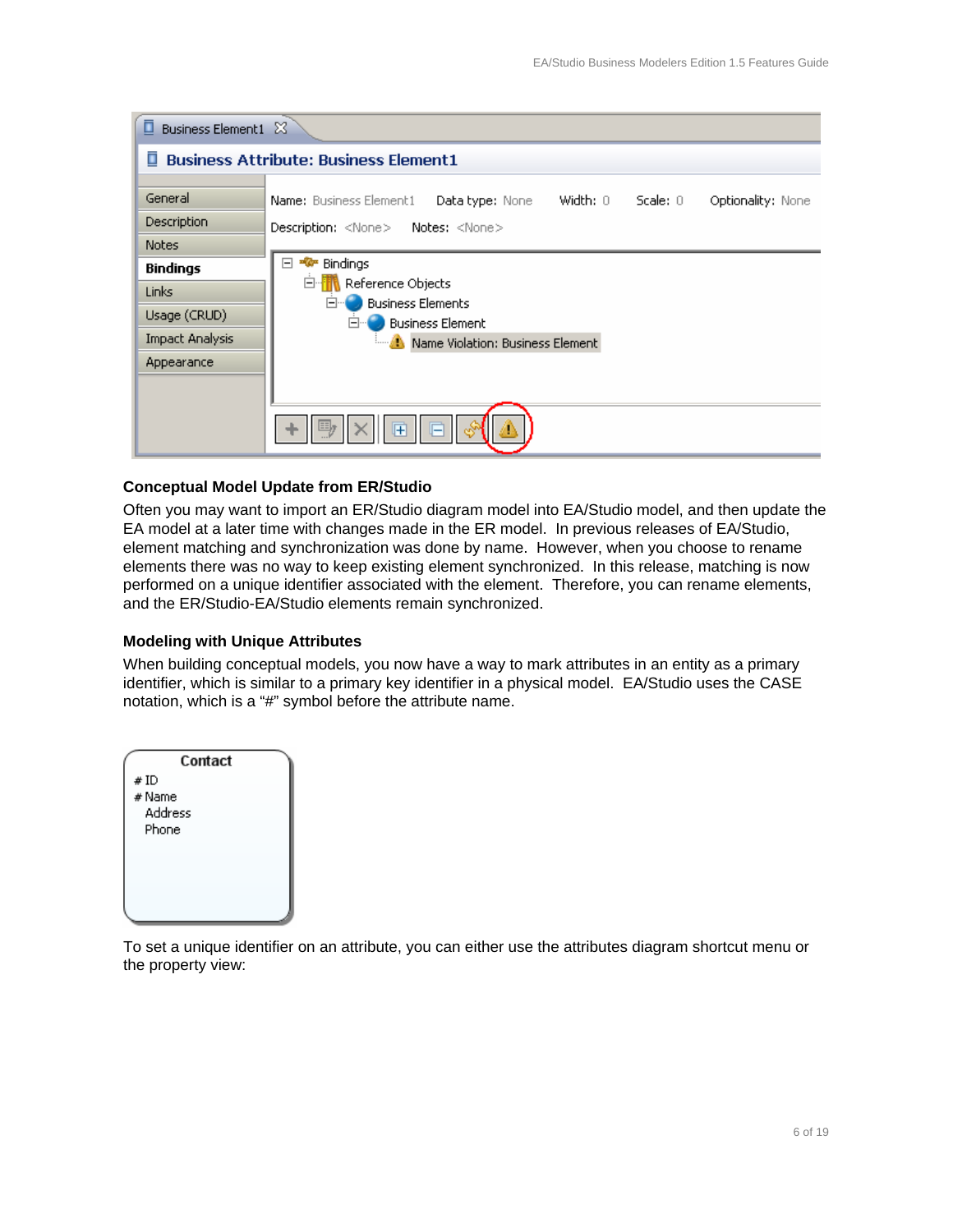| Contact                                |                                                                                             |  |
|----------------------------------------|---------------------------------------------------------------------------------------------|--|
| #ID<br>Name<br><b>Address</b><br>Phone | Unique Identifier<br>$\mathcal{W}$<br>Data Type<br>Optionality<br>Appearance<br>Connections |  |
|                                        | Grouping<br>Edit                                                                            |  |

| ID &                               |                                         |           |  |  |
|------------------------------------|-----------------------------------------|-----------|--|--|
| <b>Business Attribute: ID</b><br>п |                                         |           |  |  |
|                                    |                                         |           |  |  |
| General                            | Name:<br>ID                             |           |  |  |
| Description                        | Unique identifier: $\boxed{\checkmark}$ |           |  |  |
| <b>Notes</b>                       | Data type:                              | Varchar   |  |  |
| <b>Bindings</b>                    |                                         |           |  |  |
| Links                              | Width:                                  | 0         |  |  |
| Usage (CRUD)                       | Scale:                                  | Ō         |  |  |
| <b>Impact Analysis</b>             | Optionality:                            | Mandatory |  |  |
| Appearance                         |                                         |           |  |  |

You can set a unique identifier property in data, but not show it on the diagram. To do this, unselect the "Show unique identifier' option in the Appearance tab of the attribute's property view.

| ī<br>$ID \&$           |                                                        |  |  |  |  |
|------------------------|--------------------------------------------------------|--|--|--|--|
|                        | <b>Business Attribute: ID</b>                          |  |  |  |  |
| General                | Font and color options                                 |  |  |  |  |
| Description            | Tahoma<br>8                                            |  |  |  |  |
| <b>Notes</b>           |                                                        |  |  |  |  |
| Bindings               | $  I  \underline{U}  S  $<br>B<br> A                   |  |  |  |  |
| Links                  |                                                        |  |  |  |  |
| Usage (CRUD)           | Horizontal alignment<br>Diagram display options        |  |  |  |  |
| <b>Impact Analysis</b> | Show unique identifier<br>寚<br>重<br>圭                  |  |  |  |  |
| Appearance             |                                                        |  |  |  |  |
|                        | Set As Default<br>Restore Defaults<br>Apply to Diagram |  |  |  |  |

#### **Visio User-Defined Templates**

In previous releases of EA/Studio, you could define how a Visio object type would map to an EA/Studio object type, but you could not save this mapping for future use. The custom template feature solves this problem by allowing you to save and recall a custom mapping file.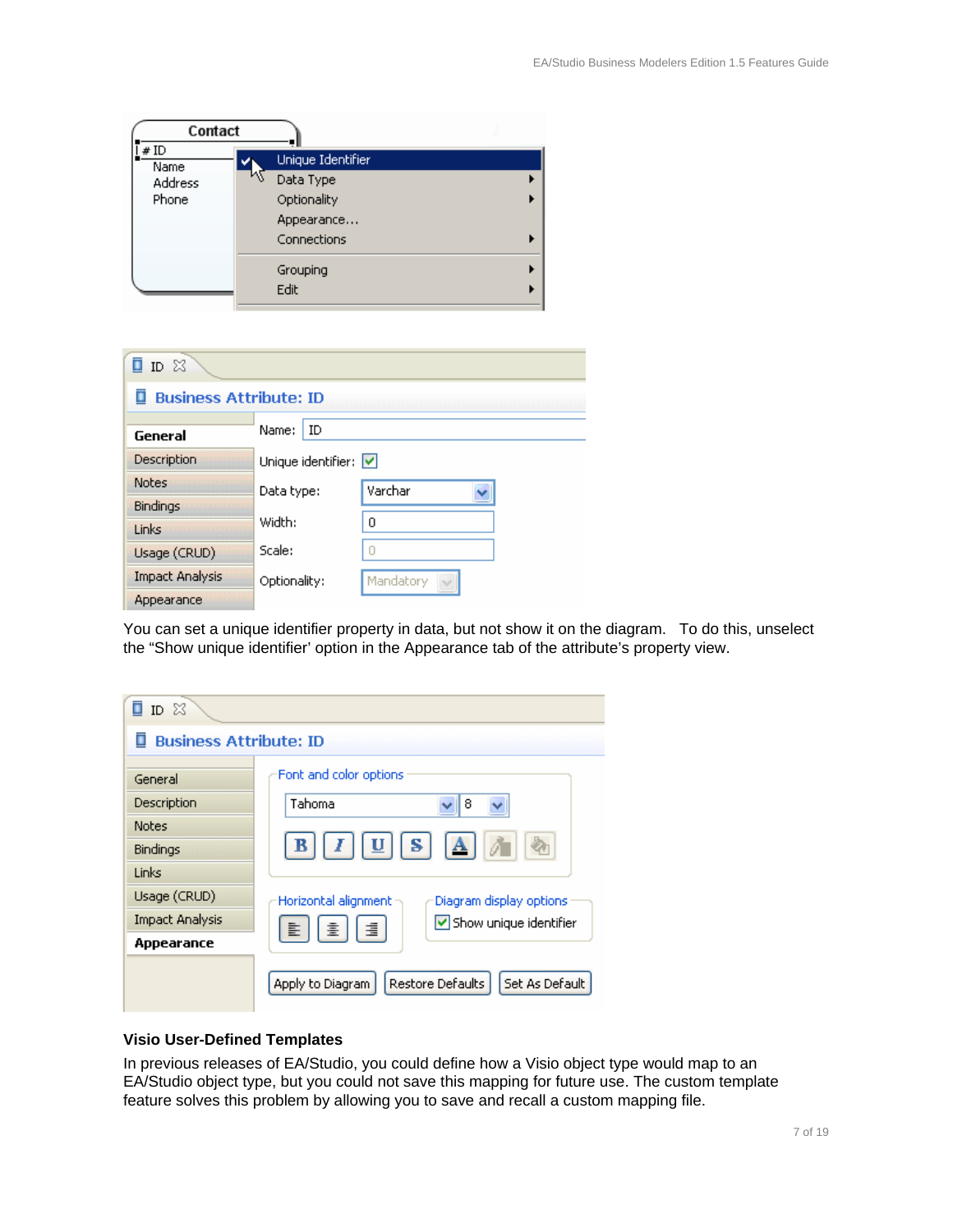When running the Visio import wizard, the mapping page has additional options allowing you to save a mapping to a file, recall a mapping from a saved file, and the option to restore default mappings ( $\Box$ ).

**Note**: You can also map each individual object in the Visio model to a specified EA/Studio object type. This instance-level mapping is useful for a one-time import since these mapping changes cannot be saved in a Custom Mappings file.

#### **Impact Analysis Diagram – Showing Attributes, Columns, and Triggers**

When creating links between objects, it is possible to link to individual attributes and columns of Reference Objects or Triggers, using the Link wizard. In the following example a link is created between the Task and the selected individual attributes: Entity.Attribute, Table.Column, and Report.Data Element.



In the past, you could not visualize this linkage on a diagram. With this new feature, a visual representation of attributes, columns, and data elements is displayed when generating an Impact Analysis diagram.

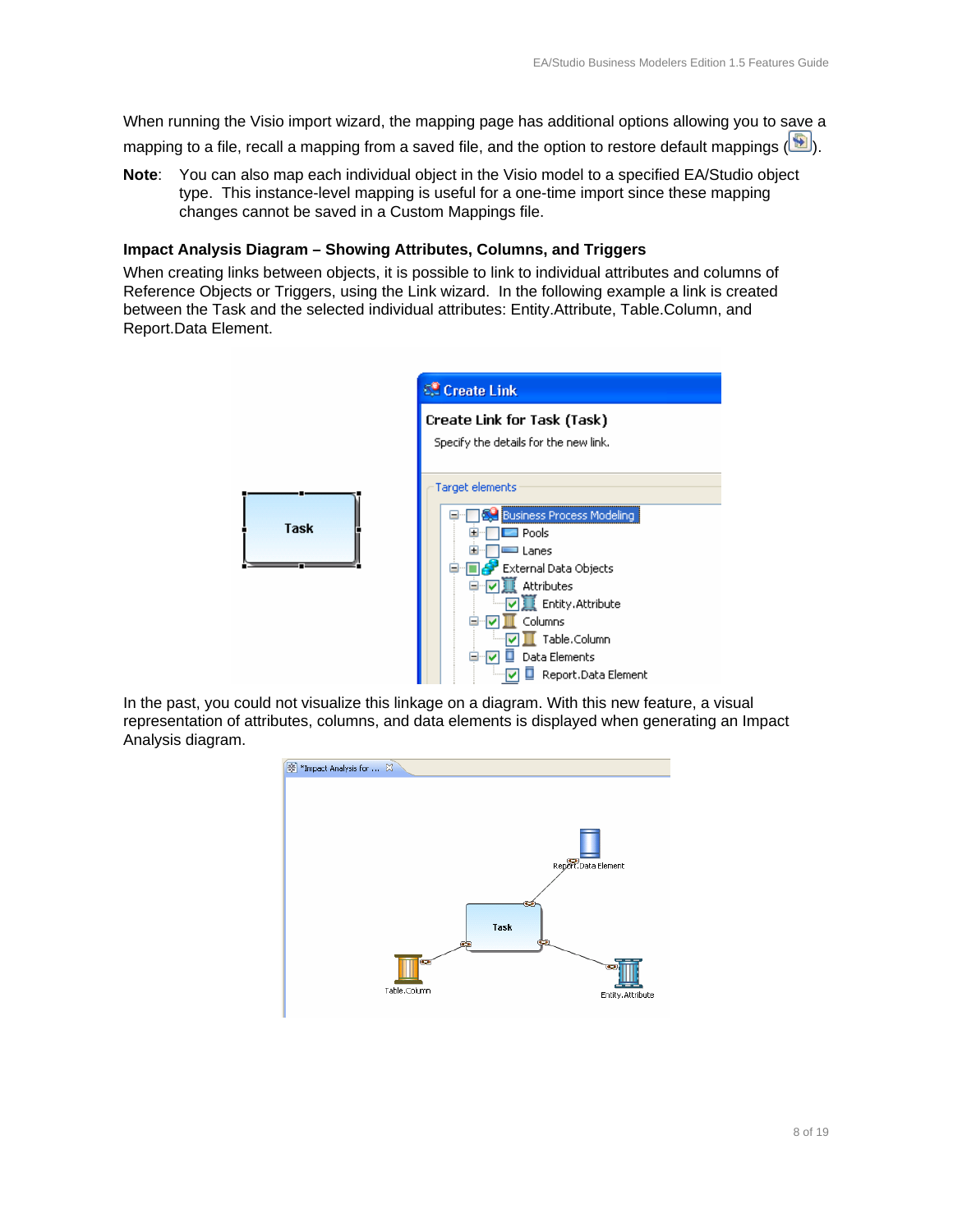#### **Impact Analysis Diagram Update**

This feature allows an existing impact analysis diagram to be updated with any changes to the elements it represents. In past releases, you would have to generate a new impact analysis diagram to show any new link relationships associated with an element.

To update an impact analysis diagram, right click on a diagram in the diagram editor or model view, and select "Update Impact Analysis".

| Case Shift                     |        |
|--------------------------------|--------|
| Grid                           |        |
| Connections                    |        |
| Edit                           |        |
| Layout                         |        |
| <b>Connection Labels</b>       |        |
| $\left( \pm\right)$<br>Zoom In | Ctrl+= |
| Zoom Out                       | Ctrl+- |
| Grid Editor                    |        |
| Find in Model View             |        |
| <b>Update Impact Analysis</b>  |        |
|                                |        |

#### **Create a Diagram from Selected Elements**

You can now create a new diagram from selected elements in the model view. From the model view you can multi-select the elements you want to create on the diagram, and then select the "Create Diagram from Selected Elements…" menu option.



Several business rules dictate what kinds of objects can be placed on any given diagram. The **Create Diagram from Selected** option is unavailable if an invalid selection combination is attempted.

• For Business Process Diagrams, only one diagram can exist in a Business Process model that shows an abstract process (without pool/lanes). A new Business Process diagram can be created using the Create Diagram from Selected command when pools in the same model are selected, which create a new collaboration process diagram.

For Conceptual Models, new diagrams can be created from existing Entities and Subject Areas, assuming they are all in the same model. All Conceptual Model elements can be selected to create a new diagram, with the following clarifications: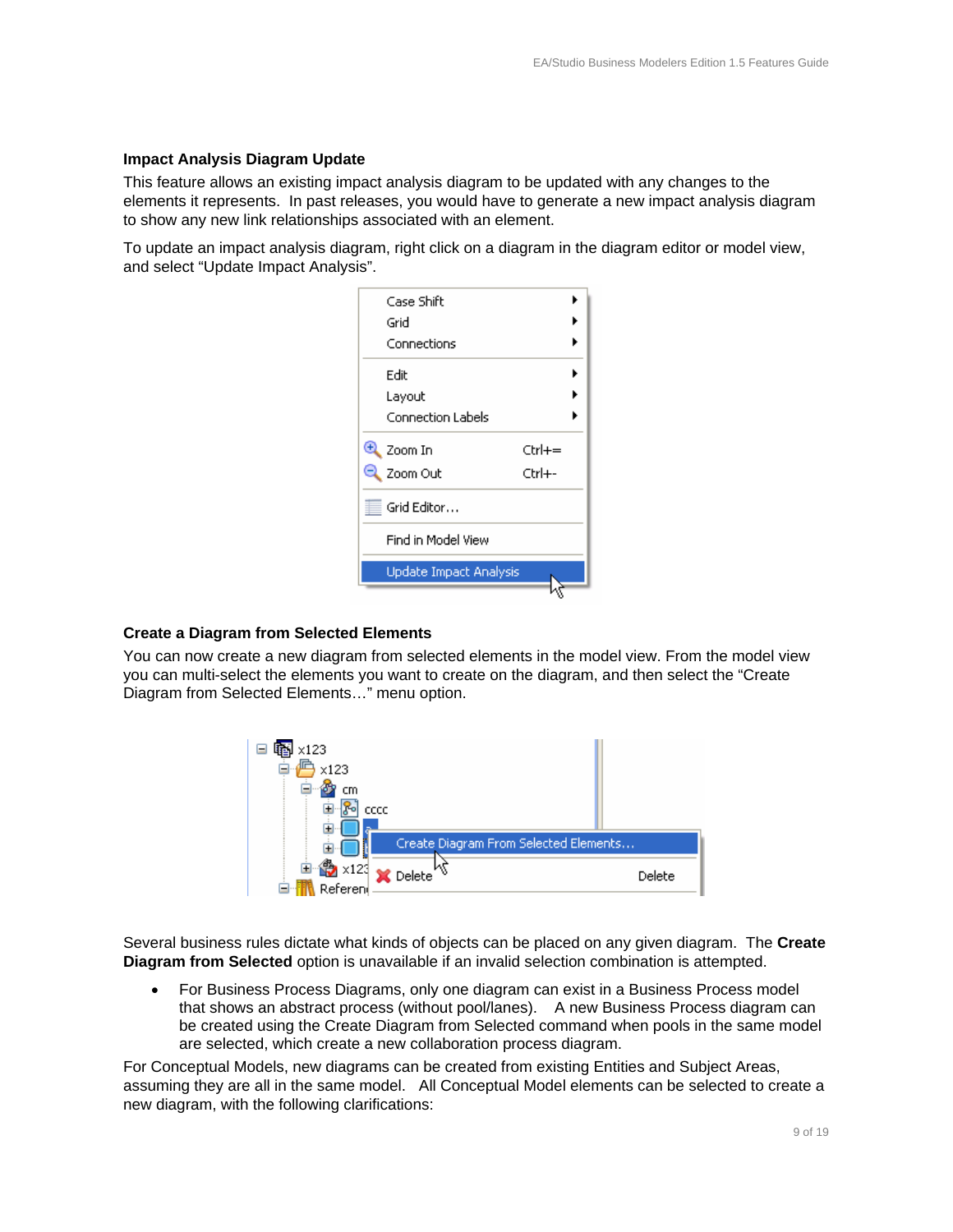- If only Subject Areas, Business Entities, or Groups are selected, relationships are discovered and drawn.
- If Interactions and Relationships connecting objects are also selected, they will be included on diagram.
- If a connecting object is selected without a target or source element, the source and target element are discovered and included on the diagram.

#### **Pool Process Reorganization**

When creating a pool and lane, visible or invisible, and then dropping elements in the lane (or diagram), elements will appear at the same level as the lane in the model view. This more closely adheres to the Business Process Modeling Notation specification.



In Business Process models, all elements in a pool are owned by a process. The process is not shown by default in the model view tree, but can be displayed if you check the following preference:

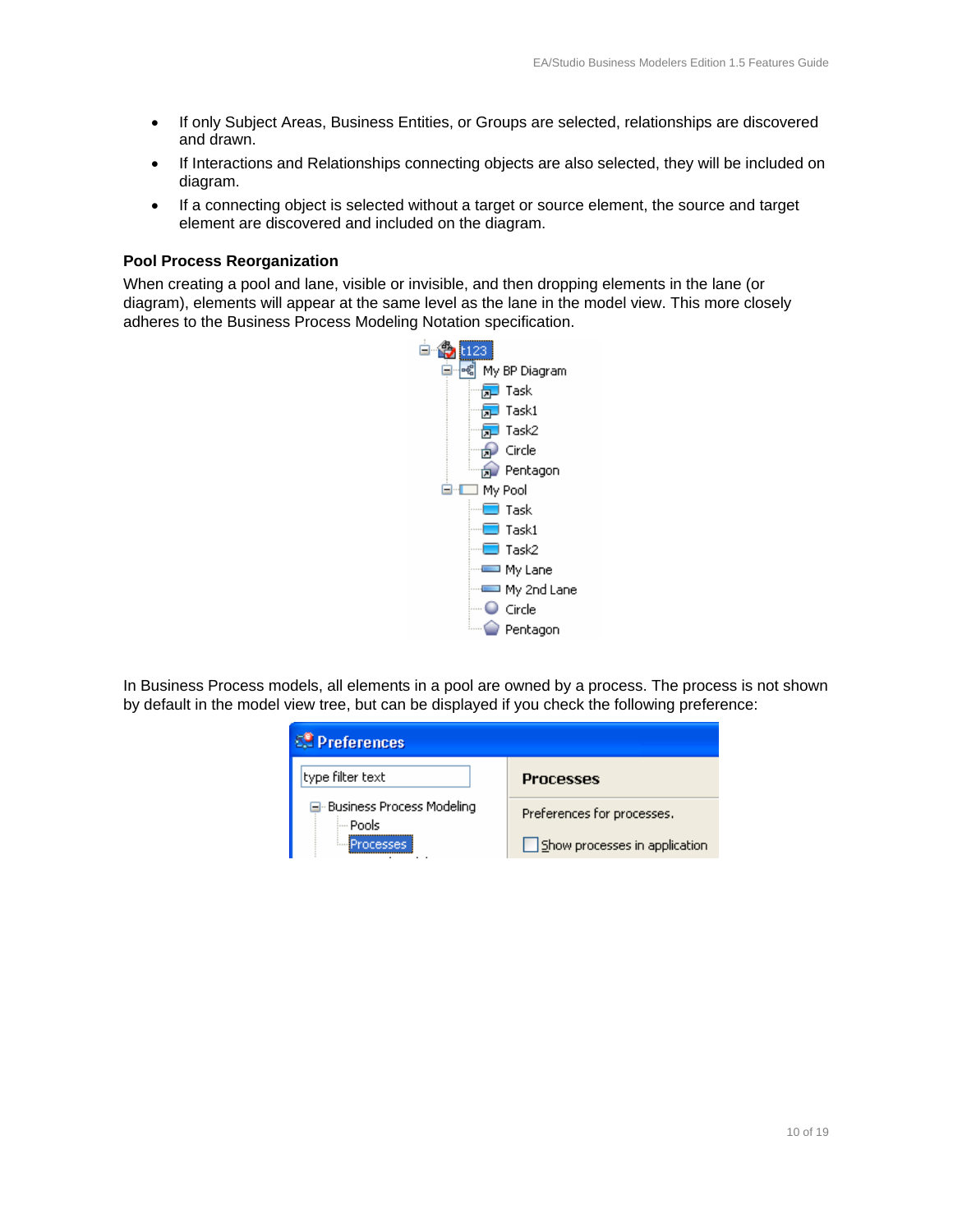If the preference is checked, the model view now displays the elements under the Process node.

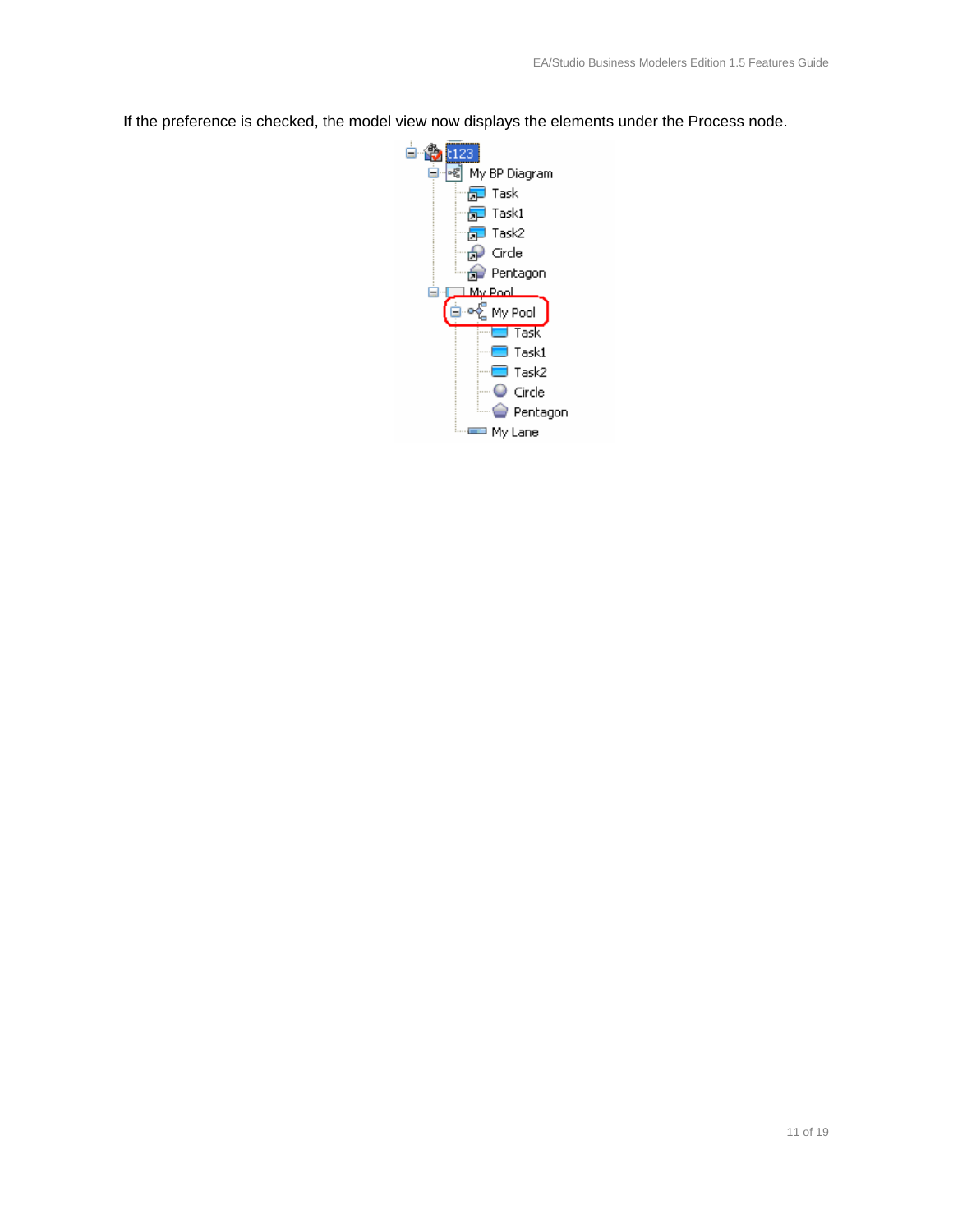# **Other New Features/Improvements**

#### **Impact Analysis Report – Grid View Option**

In EA/Studio, the Impact Analysis report has always been displayed in a hierarchical format.

| Shipping Process Model &               |                                              |  |  |  |
|----------------------------------------|----------------------------------------------|--|--|--|
|                                        | Model: Shipping Process Model                |  |  |  |
| General<br>Description                 | Filter: Off                                  |  |  |  |
| <b>Notes</b>                           | Workspace Hierarchy<br>iiii) Acme Company    |  |  |  |
| Links                                  | Compliance Reinstatement Project             |  |  |  |
| Usage (CRUD)<br><b>Impact Analysis</b> | Heritage<br>Parent<br>Œ                      |  |  |  |
|                                        | Compliance Reinstatement Project<br>Children |  |  |  |
|                                        | 喝<br>Order Picking<br>Lane                   |  |  |  |
|                                        | □ Order Picking Pool<br>□ Pool One           |  |  |  |
|                                        | ∃∵®® Links                                   |  |  |  |
|                                        | ⊟ ©® Link2<br>End Event                      |  |  |  |

Now a grid view is also available which displays the report in a table format. The format of the report can be toggled by clicking either the hierarchy icon ( $\Box$ ) or the table icon ( $\Box$ ) above the tree/grid.

| Shipping Process Model 23     |                               |              |                         |                            |                            |
|-------------------------------|-------------------------------|--------------|-------------------------|----------------------------|----------------------------|
|                               | Model: Shipping Process Model |              |                         |                            |                            |
| General<br><b>Description</b> | 阻阻<br>Filter: Off             |              |                         |                            |                            |
| <b>Notes</b>                  | <b>Impact Topic</b>           | Element Type | Name                    | <b>Target Element Type</b> | <b>Target Element Name</b> |
|                               | Workspace Hierarchy           | Workspace    | Acme Company            |                            |                            |
| Links                         | Workspace Hierarchy           | Project      | Compliance Reinstatemen |                            |                            |
| Usage (CRUD)                  | Parent Heritage               | Project      | Compliance Reinstatemen |                            |                            |
| <b>Impact Analysis</b>        | Child Heritage                | Diagram      | Order Picking           |                            |                            |
|                               | Child Heritage                | Pool         | Lane                    |                            |                            |
|                               | Child Heritage                | Pool         | Order Picking Pool      |                            |                            |
|                               | Child Heritage                | Pool         | Pool One                |                            |                            |
|                               | Links                         | Link         | Link <sub>2</sub>       | End Event                  | End Event                  |
|                               |                               |              |                         |                            |                            |
|                               |                               |              |                         |                            |                            |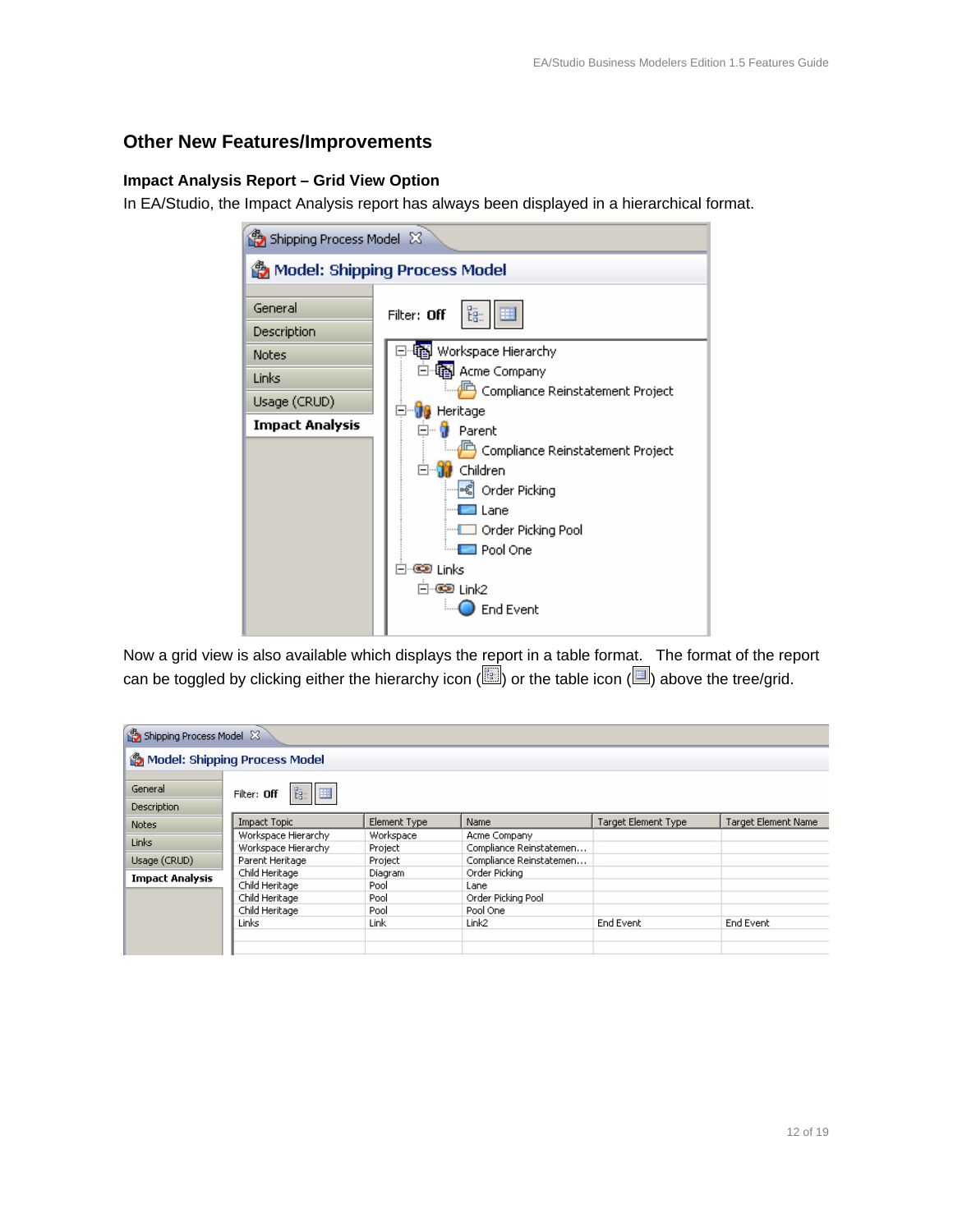#### **Split-Line Notation for Conceptual Models**

Split-line notation now appears when you set source/target optionality on a Conceptual Model relationship.



You can set the relationship type and the optionality. The example above has the relationship type of Many-to-One, with an optionality setting of Mandatory-to-Optional. The appearance of the relationship is not changed if the relationship type is set to "Generic".

#### **Find and Search**

You can now search for objects in your diagrams as well as searching for elements in an entire workspace.

#### **Find in Diagram**

When a diagram is active and open, a command appears under the Edit menu called "Find in Diagram".

| Edit:   |                             | View Diagram Format Tools Window         |  |           |  |
|---------|-----------------------------|------------------------------------------|--|-----------|--|
|         | Undo Change Location Ctrl+Z |                                          |  |           |  |
| い Redo  |                             |                                          |  | Ctrl+Y    |  |
| o∦ Cut  |                             |                                          |  | Ctrl+X    |  |
| ll Copy |                             |                                          |  | $Cbrl+C$  |  |
|         | Paste                       |                                          |  | Ctrl+V    |  |
|         | $\mathbf x$ Delete          |                                          |  | Delete    |  |
|         | Select All                  |                                          |  | Chrl+A    |  |
|         |                             | Select All of Selected Type Ctrl+Shift+A |  |           |  |
|         |                             | 詳 Fincin Diagram                         |  | Ctrl+F    |  |
|         | Search                      |                                          |  | Ctrl+E    |  |
|         | Properties                  |                                          |  | Alt+Enter |  |

Once selected, a Find dialog opens allowing you to enter the name of an element to find on the diagram.

| <b>S</b> <sup>9</sup> Find                 |                                          |           |
|--------------------------------------------|------------------------------------------|-----------|
| Find what: Task                            |                                          | Find Next |
| Match whole word only<br>$\Box$ Match case | <b>Direction</b><br>⊙ Forward ○ Backward | Cancel    |
|                                            |                                          |           |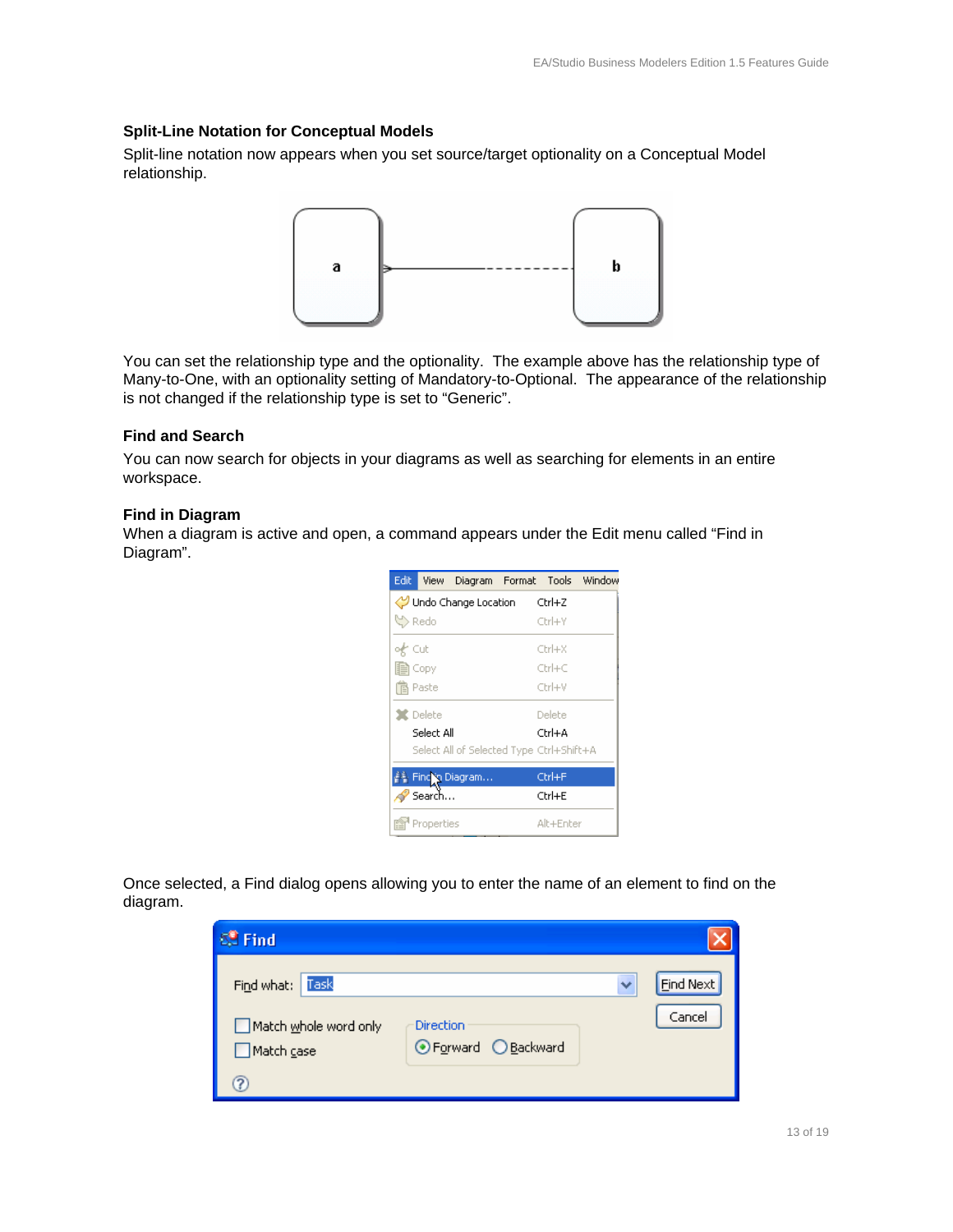The Find mechanism only searches for element names on the active diagram. When an element is found on the diagram, it is selected on the diagram. Direction controls allow you to navigate throughout the list of matching names on the diagram.

#### **Search**

The Search function works differently than Find in Diagram, as it searches the entire workspace and then provides a list of the objects that were found. It searches the data itself, not the diagram.

To perform a search, select the 'Search…' menu under Edit:



You can search an entire workspace, or specific projects and models. You can also search on Names, Descriptions, or Notes. The search can be limited to specific types of objects, and you can match case and whole words.

| <b>89 Search</b>                                                                                                     |                                                                                                                                                                                                                                        |
|----------------------------------------------------------------------------------------------------------------------|----------------------------------------------------------------------------------------------------------------------------------------------------------------------------------------------------------------------------------------|
| task<br>Find what:                                                                                                   | Find<br>×                                                                                                                                                                                                                              |
| Match case Match whole words only<br>Search in<br>Entire workspace<br>⊙ Specific projects, models, and data sources: | Look for<br>◯ Descriptions<br>O Names                                                                                                                                                                                                  |
| Reference Objects<br>⊟∾⊽<br><b>External Data Objects</b><br><b>吗 x123</b><br>ė.<br>☑<br>@prom<br><b>●</b> ×123       | ⊙Notes<br>Limit results to objects of type<br><b>AU</b> Business Process Modeling<br>$\mathbf \Xi$<br><b>22</b> Conceptual Modeling<br>$\mathbf{F}$<br><b>External Data Objects</b><br>Ŧ<br>Reference Objects<br>Œ<br>Shapes<br>Ŧ<br>⊩ |
| Close dialog after search                                                                                            |                                                                                                                                                                                                                                        |
| ℗                                                                                                                    | Close                                                                                                                                                                                                                                  |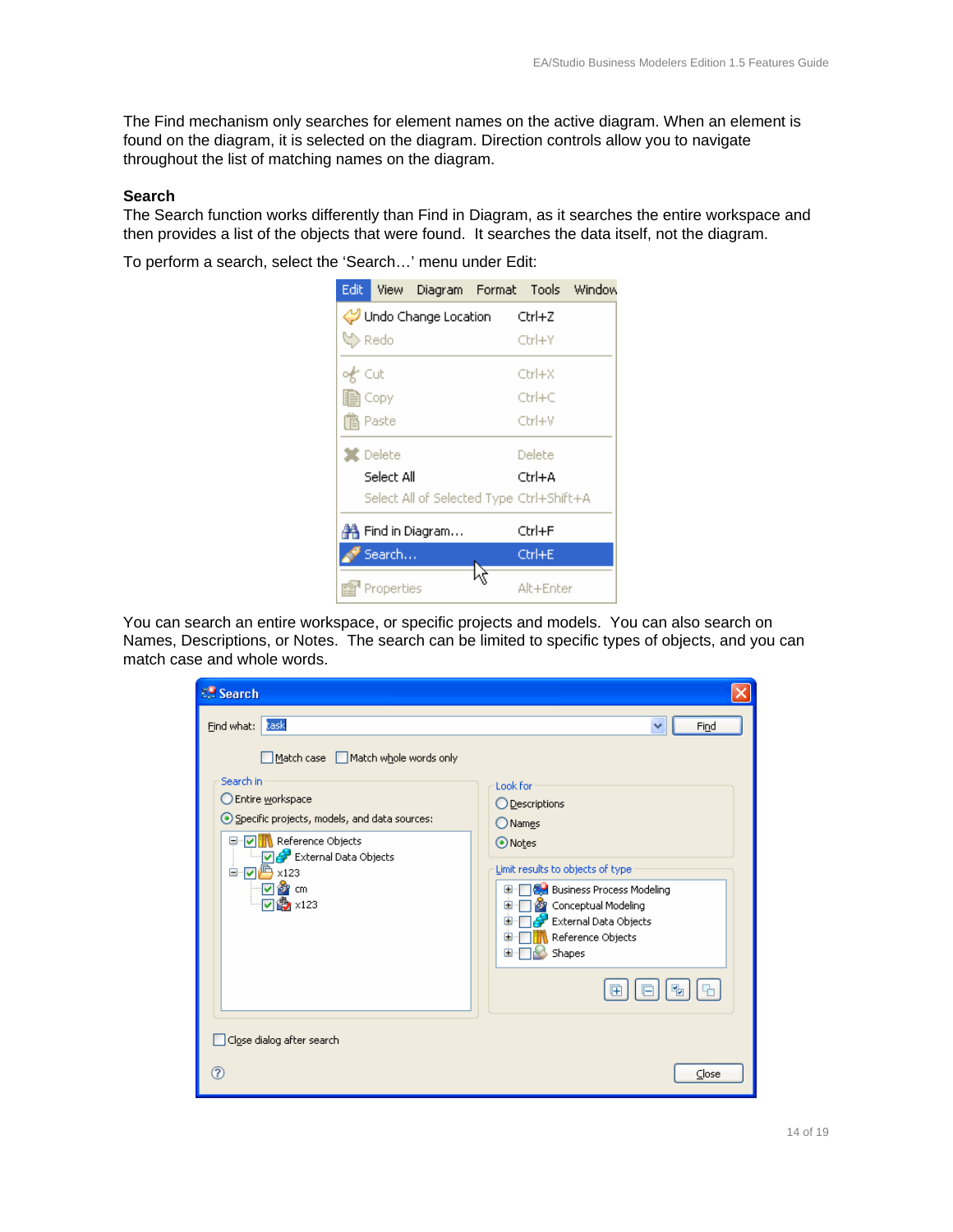After you click the Find button, a Search view appears with all the elements that matched the search criteria. From this view, there are several toolbar buttons available which assists you in locating the element in an active diagram, all diagrams, or the model view. There are also toolbar buttons to modify the search and filter out the results.

| Search Results &                                                           |      |             |       | √ 雨 Fi 속 @ F⁄ • á = □ |  |  |  |  |
|----------------------------------------------------------------------------|------|-------------|-------|-----------------------|--|--|--|--|
| 3 results found for 'Task' - In Names for Specific Projects (All Elements) |      |             |       |                       |  |  |  |  |
| <b>Name</b>                                                                | Type | Description | Notes | Parent                |  |  |  |  |
| □ Task                                                                     | Task |             |       | x123 (Pool)           |  |  |  |  |
| $\Box$ Task1                                                               | Task |             |       | x123 (Pool)           |  |  |  |  |
| $\Box$ Task2                                                               | Task |             |       | x123 (Pool)           |  |  |  |  |

#### **Reparenting Models**

You can reparent a project within a workspace by dragging and dropping the project from one location to another in the Model View. Basically you will be removing the project from the current workspace location and immediately reinserting the project into the workspace at another location. When you reparent the project, all associated files including models, diagrams, and elements are also reparented.

In the tree shown below the following rules apply:



- Model C can be moved under A
- Model A can be moved under another model, but not B or C
- Model A cannot be moved under model B or C
- Model B cannot be moved under model C

You will get a warning dialog if your workspace is not saved before you start the reparenting process.

#### **Diagram Usage**

A Diagram Usage menu is available on elements in the Model View tree, which allows you to quickly locate and open the diagrams where the elements appear.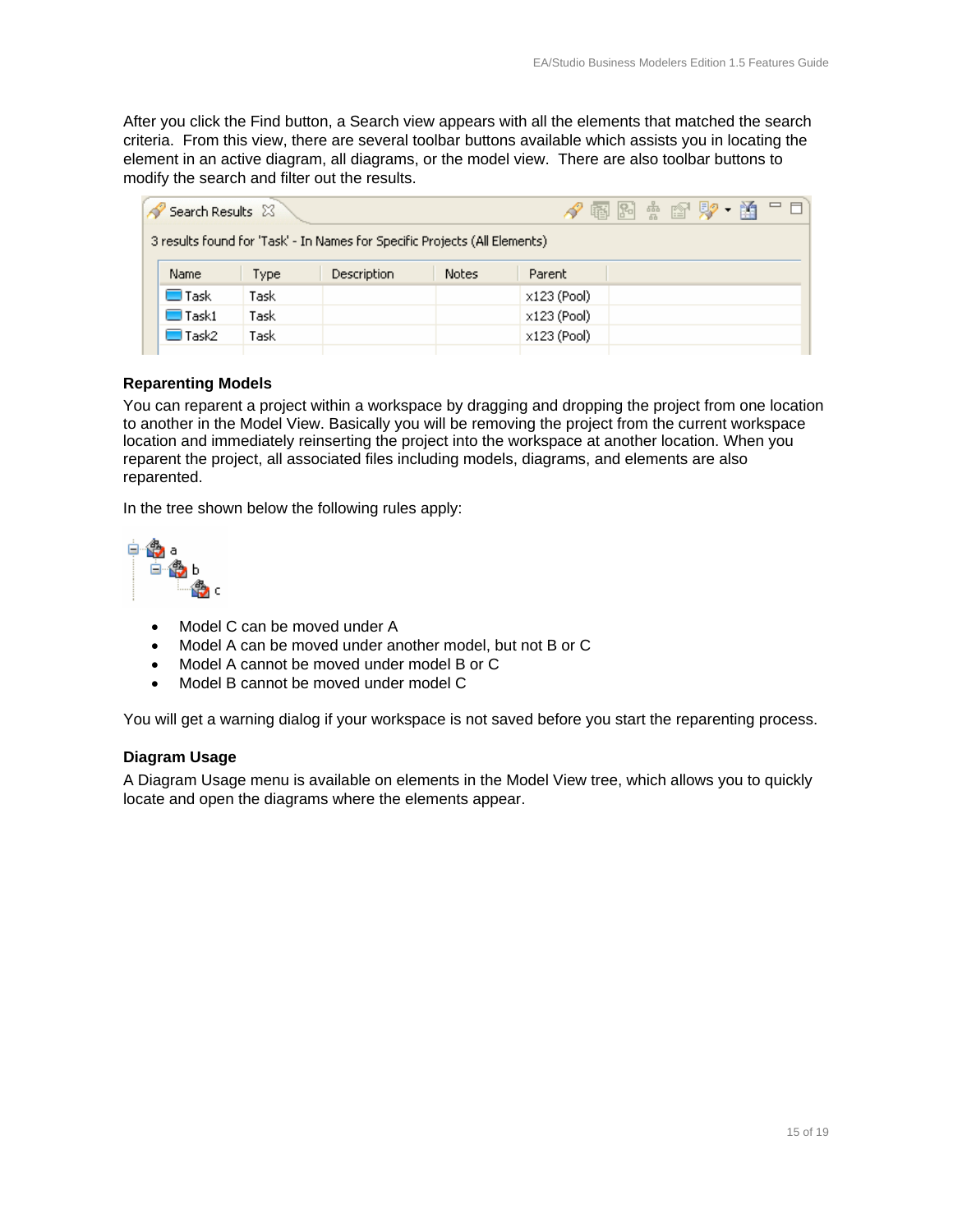| <b>Busines</b>                |   |                         |           |   |              |
|-------------------------------|---|-------------------------|-----------|---|--------------|
| t123                          |   | New                     |           | ▶ |              |
| 'erence Obj(                  |   | Rename                  | F2        |   |              |
| External Da X Delete          |   |                         | Delete    |   |              |
| 闛<br>Data So<br>Tat           |   | Diagram Usage           |           |   | d4<br>႙ၟၟ    |
| <b>Business Ele</b>           |   | Grid Editor             |           |   | d5<br>у۰     |
| <b>Busines</b>                |   | Links                   |           |   | d6           |
| <b>Business Ru</b>            |   | Usage (CRUD)            |           | ▶ | d7           |
| Busines<br><b>Business Ur</b> | 亊 | Impact Analysis Diagram |           |   | d8           |
| de Busines                    |   | Impact Analysis Report  |           |   | d9           |
| <b>Stewards</b>               |   | Refresh                 | F5        |   | d10          |
| <mark>B</mark> Stewar         |   | Properties              | Alt+Enter |   | d11          |
|                               |   |                         |           |   | diag 1<br>Xо |
|                               |   |                         |           |   | diag 2       |
|                               |   |                         |           |   | More         |

If the element appears on more than ten diagrams, a 'More…' menu option appears opening a dialog listing all diagrams.

### **Transparent Shapes**

You can now set a shape to have transparent background.



The transparency can be set using the Property View.

| Pentagon 23            |                                              |                           |
|------------------------|----------------------------------------------|---------------------------|
| Pentagon: Pentagon     |                                              |                           |
| General                | Font and color options                       | Rendering                 |
| Description            | Tahoma<br>8                                  | V Shadowed                |
| <b>Notes</b>           |                                              | V Transparent             |
| Links                  | क<br>s<br>$\mathbf{A}$<br>υ<br>в             |                           |
| Usage (CRUD)           |                                              |                           |
| <b>Impact Analysis</b> | Horizontal alignment -<br>Vertical alignment | Diagram display options : |
| Appearance             | ≡<br>這<br>害<br>圭<br>$\equiv$                 | Show name                 |
|                        | $\equiv$                                     |                           |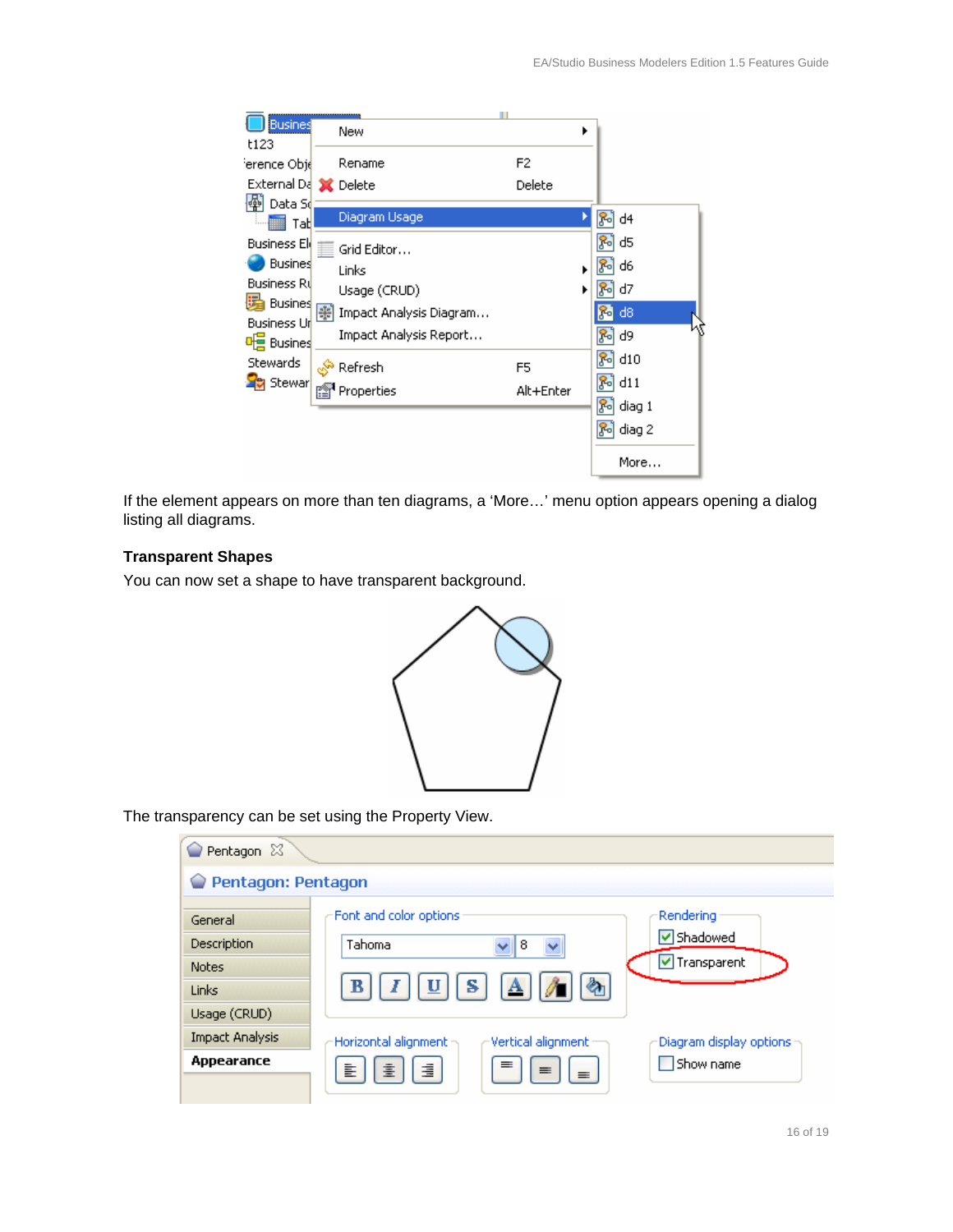Or you can set it as the default in Preferences.



#### **Mapping to a Business Process Diagram**

You can now map a Subject Area to a Business Process diagram, as well as a Conceptual Model diagram and Business Entity. You can also map interactions to Business Process diagrams.

| <sup>5</sup> Create Mapping                                                                                                                                                                                                                                                                           |        |
|-------------------------------------------------------------------------------------------------------------------------------------------------------------------------------------------------------------------------------------------------------------------------------------------------------|--------|
| Create Mapping for Subject Area (Subject Area)<br>Select the elements to add as targets for the mapping.                                                                                                                                                                                              |        |
| t123<br>Θ<br>t123<br>cm<br>81<br>d4<br>d <sub>5</sub><br>Уo<br>d6<br>۲ol<br>d7<br>ю<br>d8<br>۲ol<br>d9<br>rol<br>ያብ d10<br>d11<br>Хo<br>diag 1<br>Уo<br>diag 2<br>۶۰<br>diag 3<br><b>Business Entity</b><br><b>Business Entity1</b><br>t123<br>$\mathbf{p}_{\mathbf{q}}^{\text{eq}}$<br>My BP Diagram |        |
| ⊚<br>OK                                                                                                                                                                                                                                                                                               | Cancel |

#### **Element Grouping Feature**

You now have the ability to group elements together into a single entity that can be moved around a diagram in the Diagram View. Once items are grouped, a bounding box appears around the group items. The Ungroup feature removes the grouping and allows the elements to be moved separately again.

Grouping is done by selecting two or more elements and clicking **Grouping>Group** from the shortcut menu. This command is also available on the Alignment and Layout toolbar and on the Format main menu.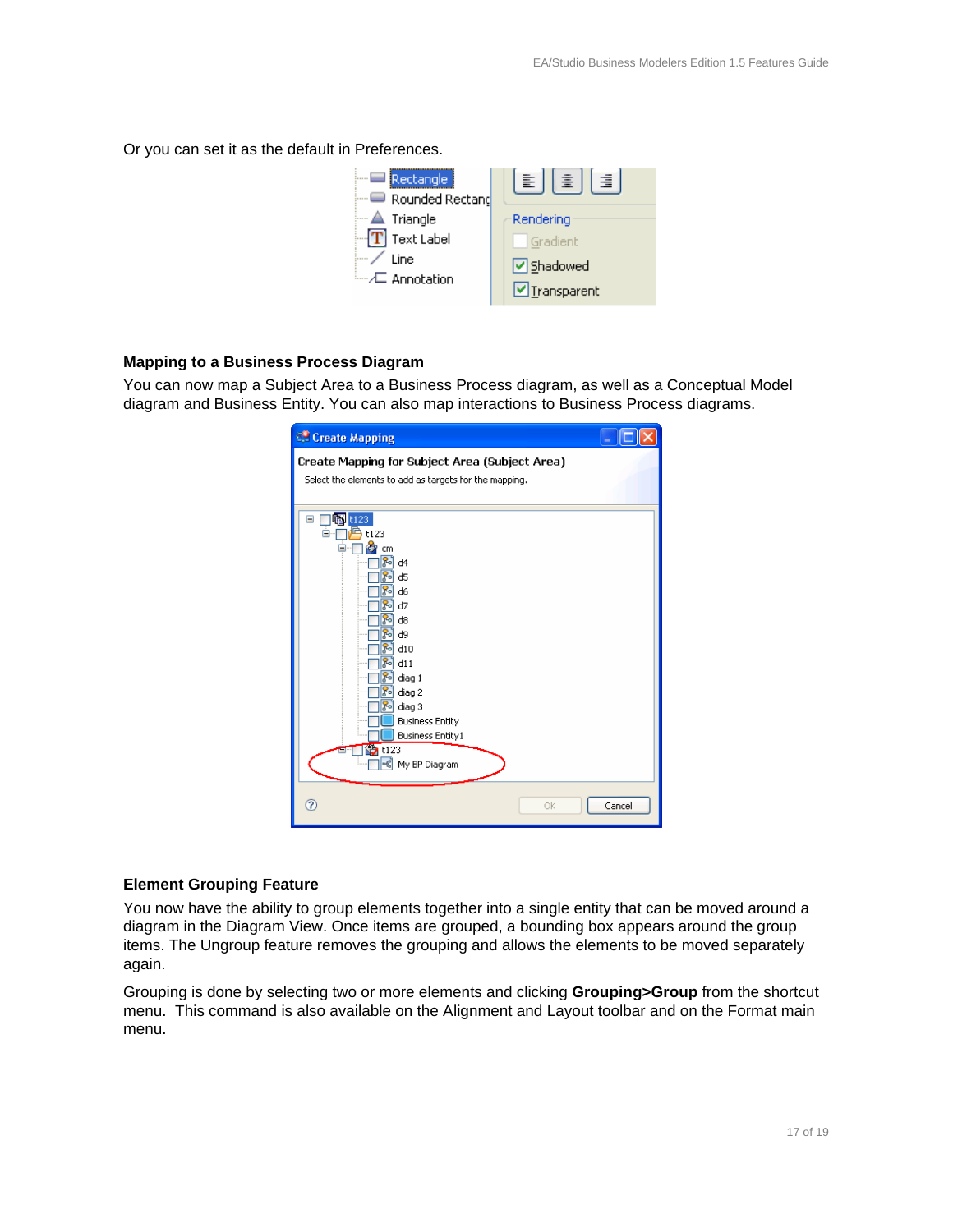

A bounding box is placed around the selected elements. When you place the cursor on this bounding box, it changes to the move cursor  $(\overrightarrow{+})$ . You can then move the grouped items in the Diagram View area.